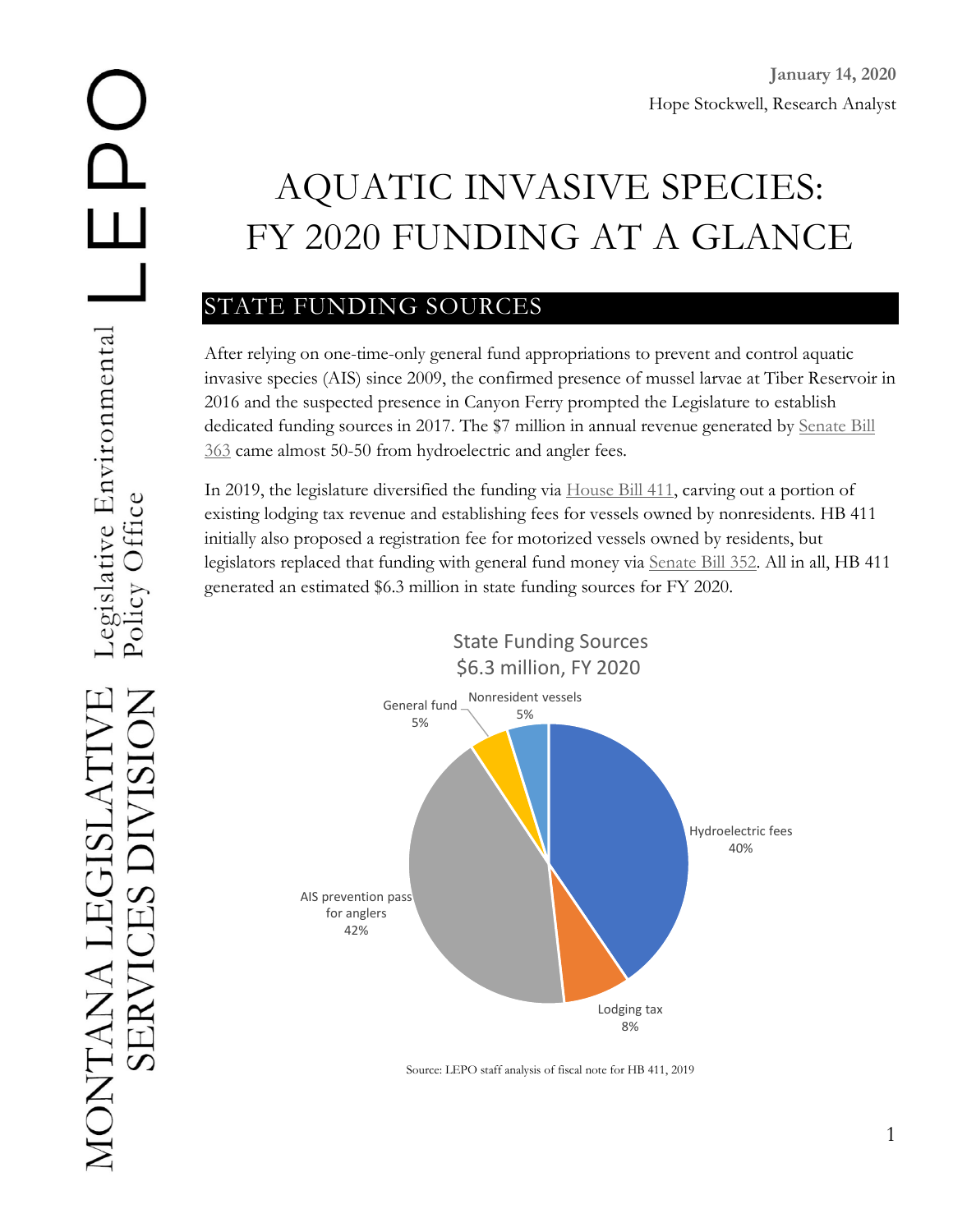With its 2019 adjustments, the legislature decreased the cost of the AIS prevention pass for nonresident anglers from \$15 to \$7.50 and exempted all youth under 16 years of age from the fee, resulting in an expected drop in revenue in FY 2021 when those changes go into effect.

|                                 | FY 2020        | FY 2021        |
|---------------------------------|----------------|----------------|
| Hydroelectric fees              | \$2,550,000.00 | \$2,550,000.00 |
| Lodging tax                     | 486,827.00     | 503,757.00     |
| AIS prevention pass for anglers | \$2,675,929.00 | \$1,947,483.00 |
| General fund                    | 283,620.00     | 398,625.00     |
| Nonresident vessels             | 302,000.00     | 302,000.00     |
| Total                           | 6,298,376.00   | \$5,701,865.00 |

Source: LEPO staff analysis of fiscal note for HB 411, 2019



Source: LEPO staff analysis of fiscal note for HB 411, 2019

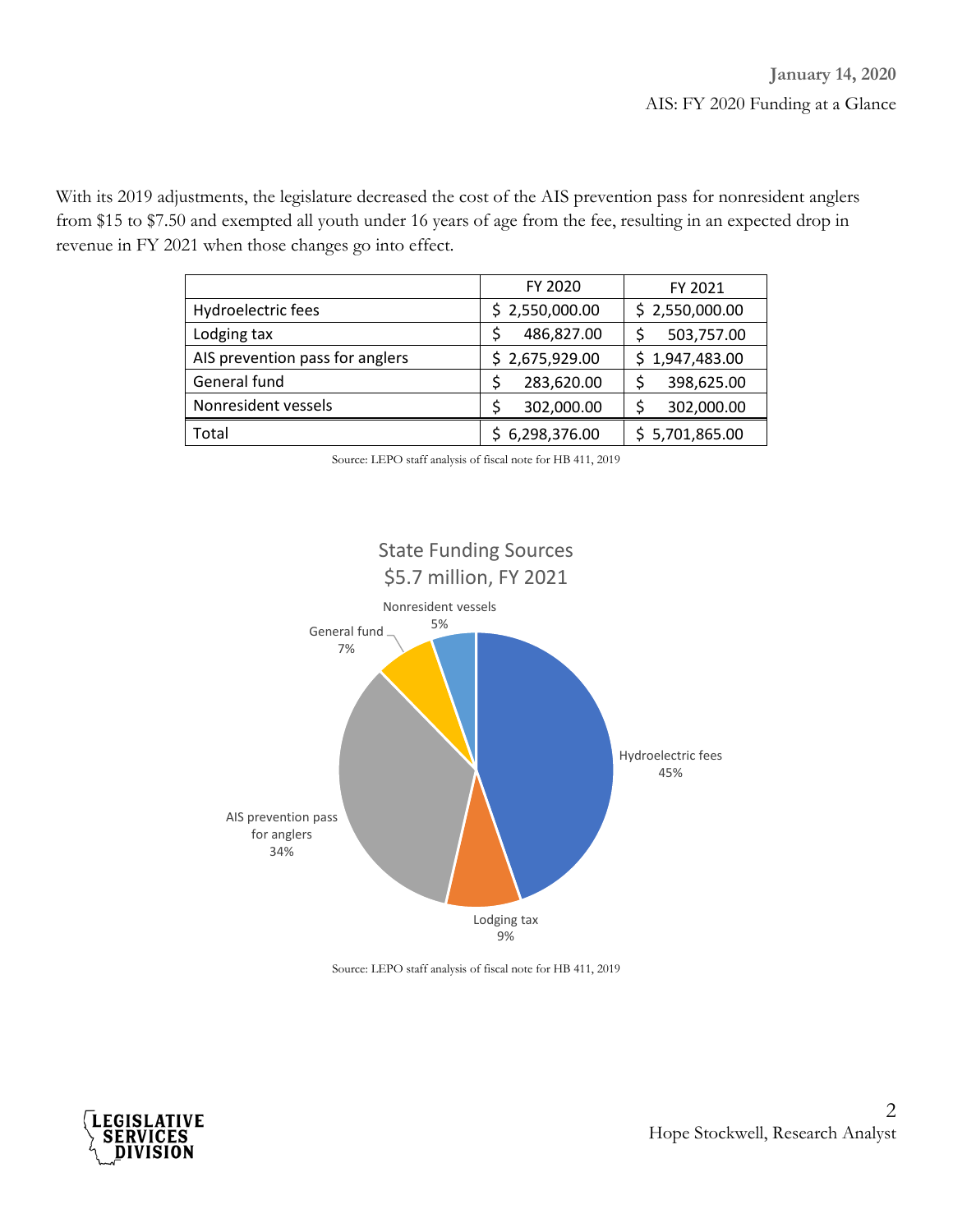#### FEDERAL FUNDING SOURCES

For FY 2020, the Department of Fish, Wildlife, and Parks (FWP) received several federal grants, and the Upper Columbia Conservation Commission, which is administratively attached to the Department of Natural Resources and Conservation (DNRC), will spend the remainder of a grant received in FY 2019.

| <b>FWP</b>                                         |             |  |
|----------------------------------------------------|-------------|--|
| <b>Bureau of Land Management</b>                   |             |  |
| Outreach                                           | \$24,999    |  |
| <b>Bureau of Reclamation</b>                       |             |  |
| Tiber inspection station operations                | \$320,000   |  |
| Tiber inspection station capital projects          | \$757,893   |  |
| Anaconda inspection station                        | \$140,000   |  |
| U.S. Fish and Wildlife Service                     |             |  |
| Monitoring                                         | \$89,285    |  |
| U.S. Forest Service                                |             |  |
| Clearwater inspection station                      | \$12,394    |  |
| Water Resources Reform and Development Act (WRRDA) |             |  |
| Watercraft inspection                              | \$1,999,978 |  |
| Monitoring                                         | \$231,783   |  |
| Total<br>$11.5$ m<br>$\mathbf{r}$                  | \$3,576,332 |  |

Data provided by FWP

| <b>Upper Columbia Conservation Commission</b> |          |  |
|-----------------------------------------------|----------|--|
| <b>Bureau of Reclamation</b>                  |          |  |
| Monitoring, website, advertising              | \$79,295 |  |
|                                               |          |  |

Data provided by DNRC

FWP expects to receive an additional \$1,968,084 in WRRDA funds for watercraft inspections in FY 2020, but the timing is uncertain.

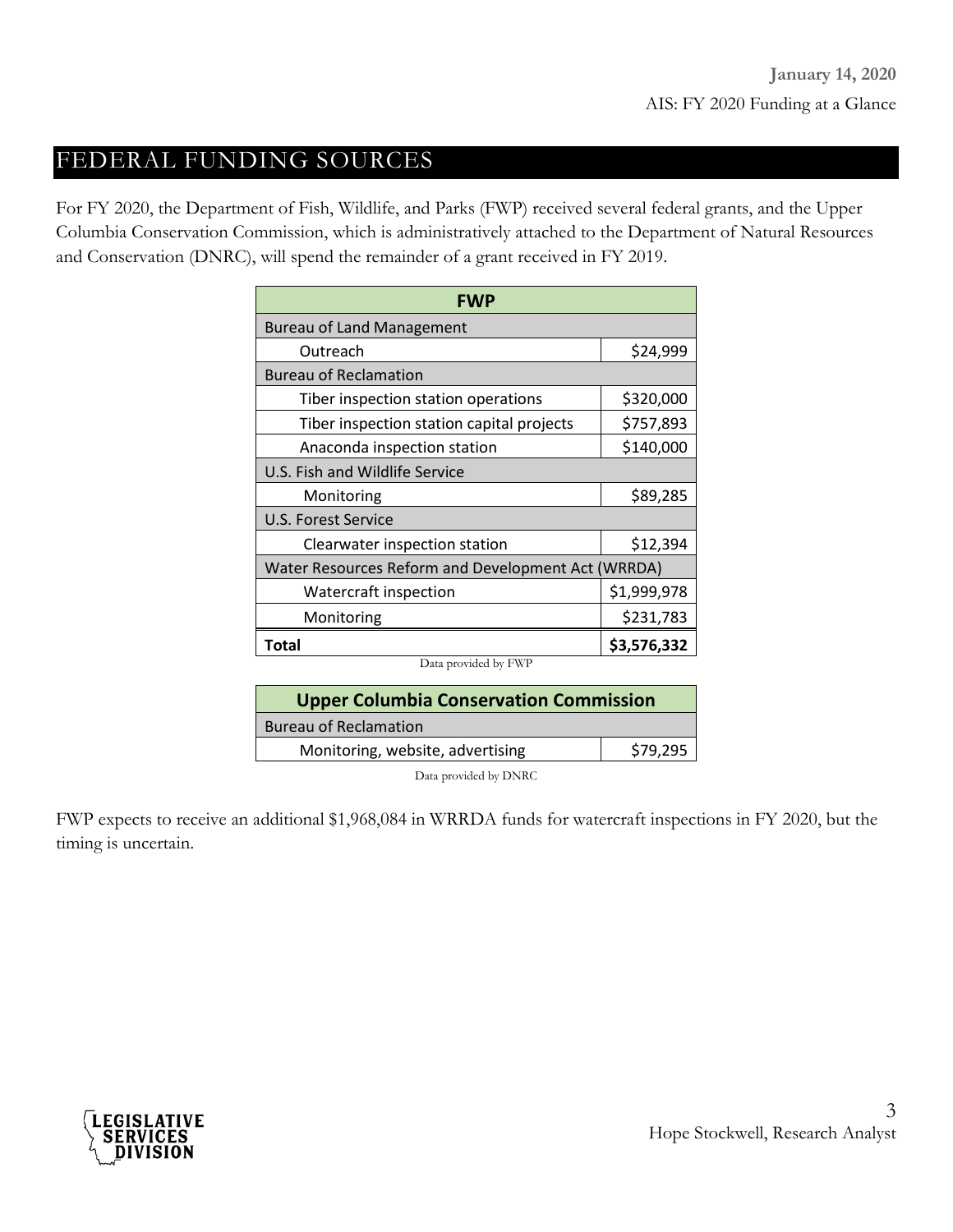## APPROPRIATIONS

For FY 2020, HB 411 appropriated \$650,000 to DNRC in state funds. FWP received \$4,934,083 of authority in state funds and \$1,400,000 in federal funds with the stipulation that if more federal funds come in, the federal appropriation must be increased commensurately and the state appropriation decreased commensurately. HB 411 also appropriated another \$837,893 in federal funds to FWP for AIS capital improvements and operations at Tiber Reservoir. That amount is included in the Bureau of Reclamation funding listed on the previous page. Its use is not limited to FY 2020.

The chart below depicts expected expenditures for each agency in FY 2020.



Data provided by FWP and DNRC

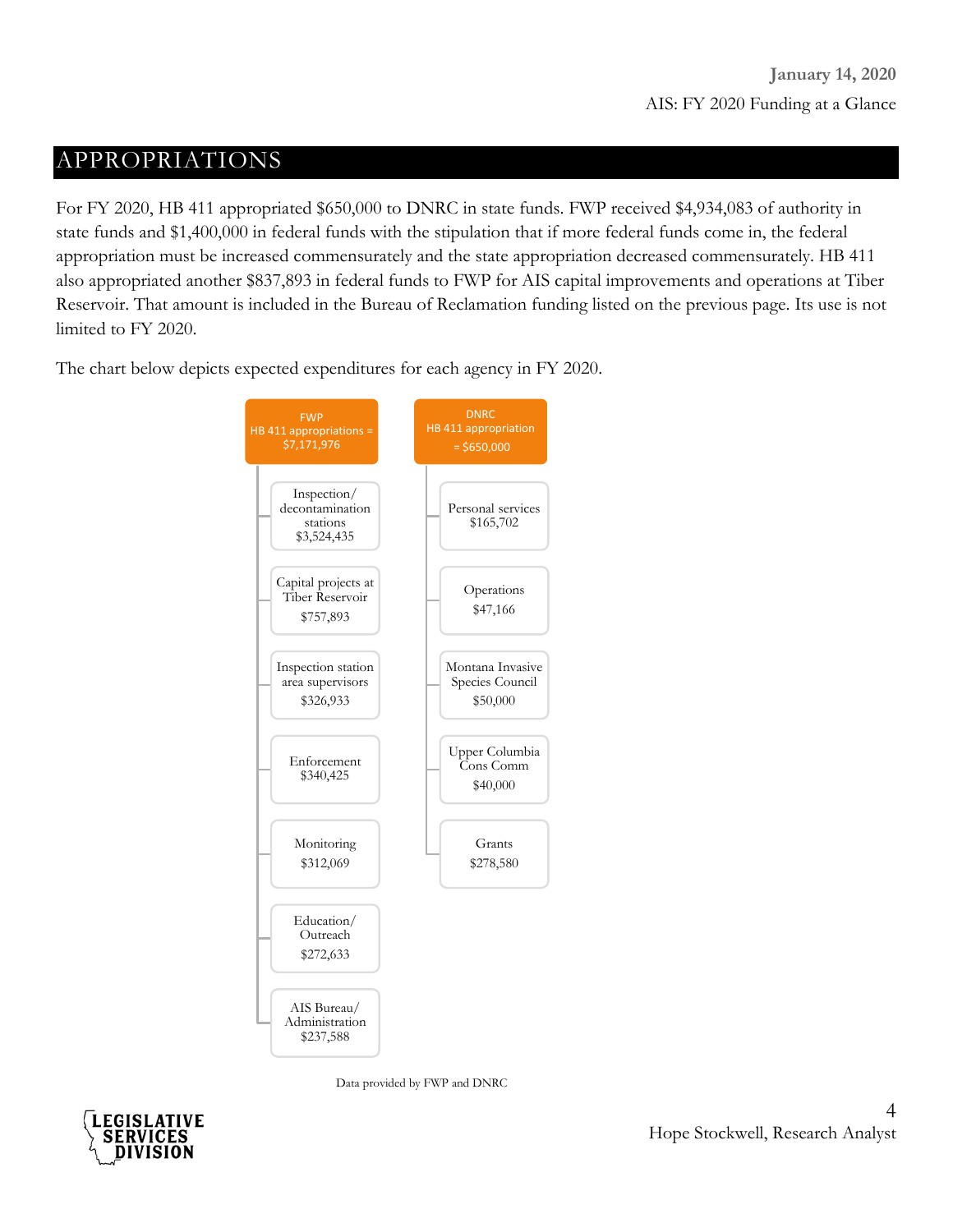Watercraft inspection stations account for the biggest chunk of FWP's expenditures. FWP and its partners<sup>[1](#page-4-0)</sup> inspected more than 113,000 watercraft in 2019 and found 16 boats fouled by mussels.



Data provided by FWP

<span id="page-4-0"></span><sup>1</sup> Partners include Bighorn, Garfield, and Powder River Conservation Districts, Bighorn National Recreation Area, Blackfeet Nation, CSKT, Missoula County Weed District, National Park Service, and the Whitefish Lake Institute.



 $\overline{a}$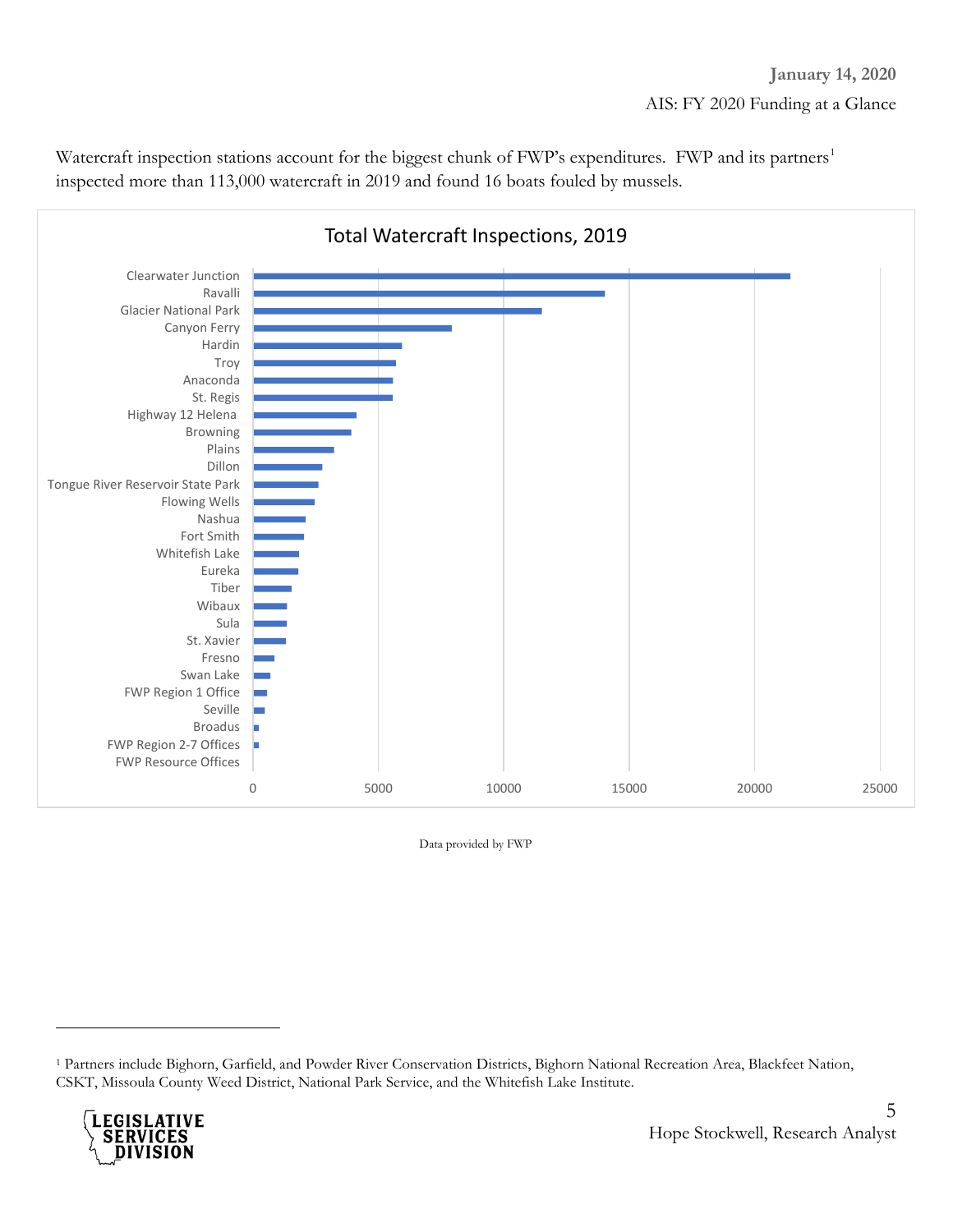

#### Inspections by Watercraft Type, 2019



In the first half of FY 2020, FWP spent \$1.8 million on inspection stations and personnel. For all of FY 2020, \$3.85 million is budgeted.